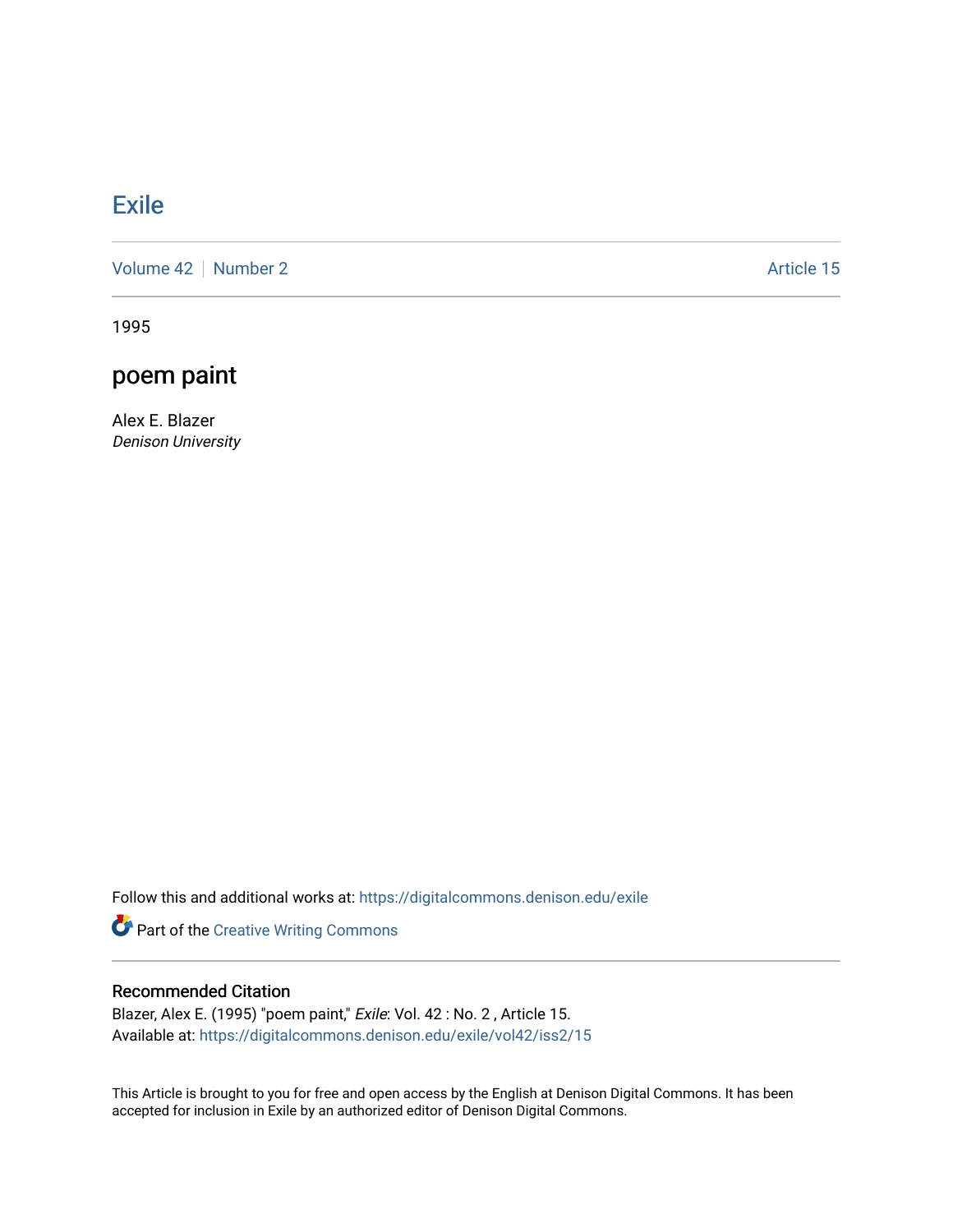exile

## **poem paint**

they say that. the author is part sociologist. [steinbeck defines our squatting.] and part shaman. [coupland defines our rhythm.] true. but i want the beyond. i say that. the poet is part paranoid. -schizophrenicand part painter. for s/he/it dances with words around an empty set easel striving always struggling to make spectrums out of b/w streams of consciousness squirt out through the fingertips and onto the 8.5 **X** I J canvas canvassing the subjective state of things & thinghood unhooded into a dementia of abstract expressionism do not lie with me on my desk in my studio rather model for me your not so very universal veracity of pigment so I may impart a fraction of the dimensions to my viewers implode to me queasy reactions to the prescribed staccato formula that life without painting controls we too are chipped and excrete fanciful metallic in dreams and in reality we must suppress our need to conform